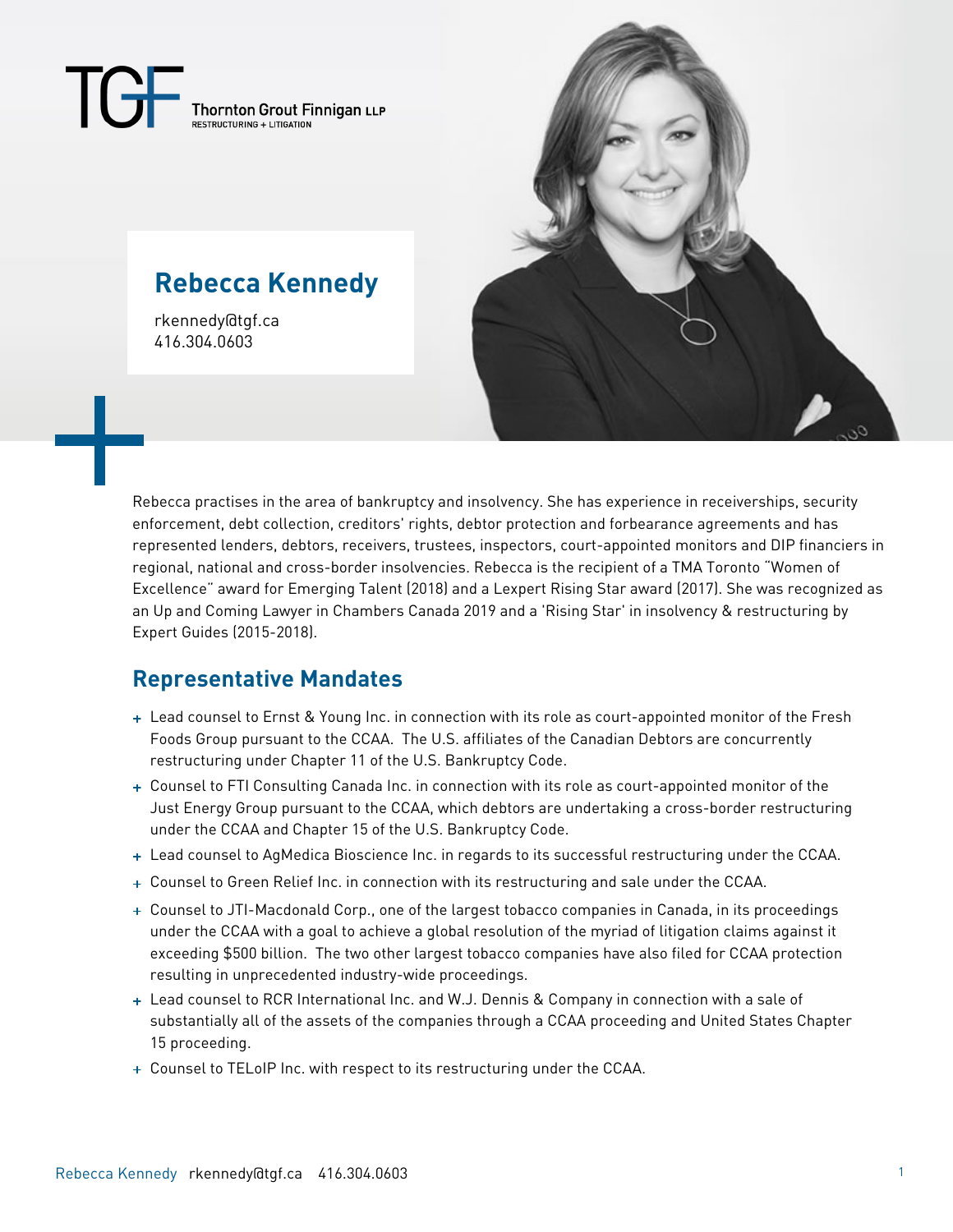- Counsel to PricewaterhouseCoopers Inc. in its role as the court-appointed monitor of Pacific Exploration & Production Corporation and its subsidiaries, which debtors are undertaking a crossborder restructuring under the CCAA, Chapter 15 of the U.S. Bankruptcy Code and a foreign recognition under Law 1116 of 2006 in Colombia.
- Counsel to GuestLogix Inc. and its subsidiaries with respect to their restructuring under the CCAA.
- Represented the Trustees of the UK Pension Plan and the UK Pension Protection Fund in pursuing a \$3 billion claim in the global restructuring proceedings of Nortel Networks and its subsidiaries, and in the allocation of its global proceeds of sale.
- Counsel to the operating lender in a recent out-of-court restructuring and re-financing of a Canadian renewable energy company.
- + Counsel to a consumer products company that successfully restructured its affairs through a proposal under the BIA.
- + Supporting counsel to various real estate development companies and their various related entities through their respective proceedings under the CCAA.
- + Supporting counsel to an oil and gas company through their Canadian CCAA proceedings.
- + Supporting counsel to the lead lender and significant shareholder through the restructuring proceedings of an oil and gas company.
- + Counsel to various private equity funded lenders with respect to the recovery of funds through enforcement of security as well as maintaining facilities through restructuring proceedings.
- + Represents various clients in respect of receivership proceedings, bankruptcy matters, corporate reorganizations and workouts.
- Acted as a court-appointed independent solicitor during the execution of a search warrant pursuant to s. 189 of the BIA.
- Regularly represents lenders and other parties in Canadian and cross-border insolvency and enforcement proceedings.

### **Professional Involvement**

Rebecca is the founder of the TGF Topline, a quarterly publication that keeps readers up to date on restructuring and litigation cases.

Rebecca is a member of:

- + International Women's Insolvency & Restructuring Confederation
- + INSOL International
- + Turnaround Management Association
- + The Advocates' Society
- Canadian Bar Association
- + Ontario Bar Association, Insolvency Section

#### **Recent professional appearances include:**

Feb 22, 2021

"Reverse Vesting Orders: The New Way To Do A Deal?"